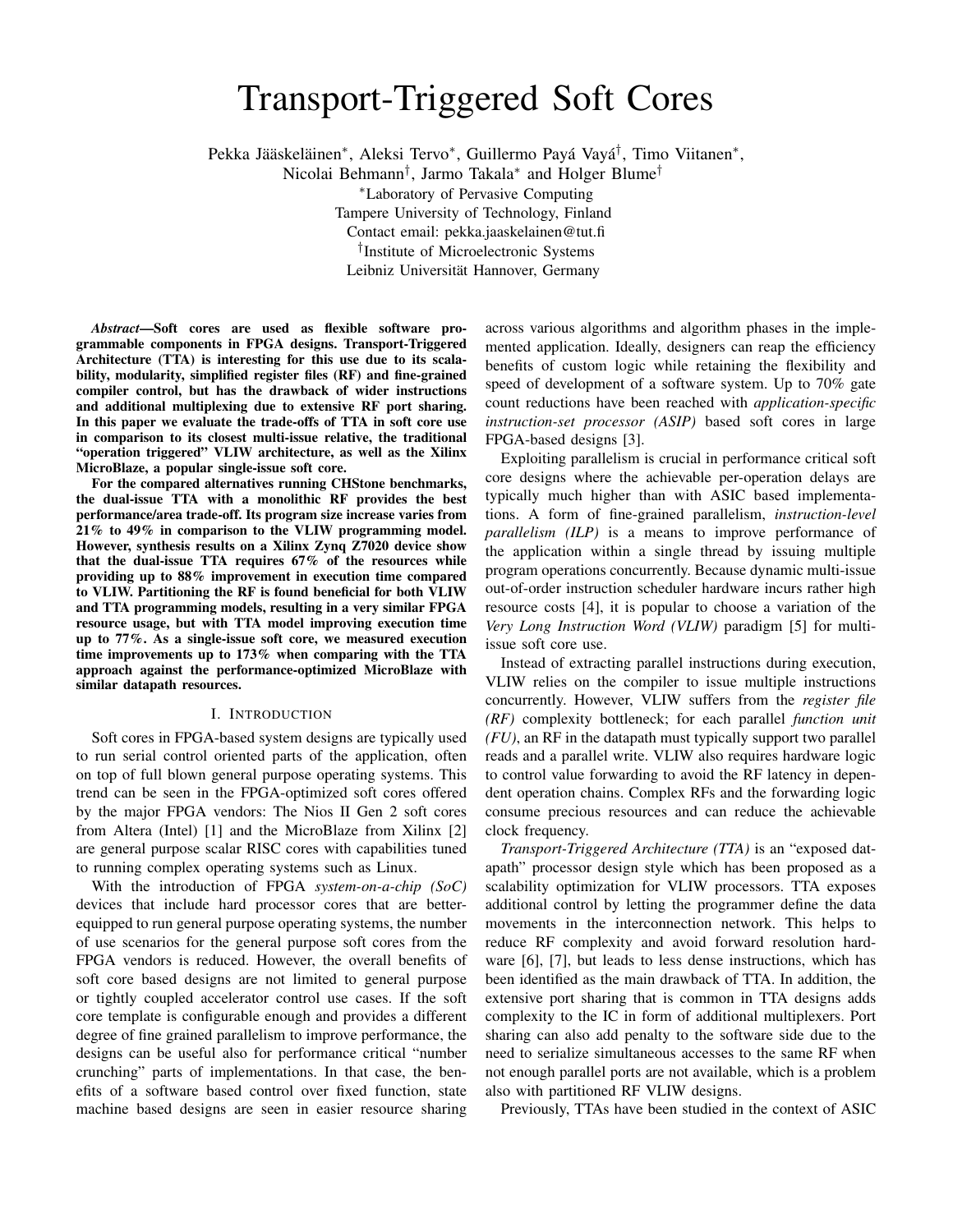implementation with soft core use receiving little attention. FPGA presents different challenges and tradeoffs than ASIC technologies due to its predefined set of coarser grain resources and routing paths. This paper presents an evaluation of the benefits and drawbacks of the TTA programming model when used for both multi-issue and single-issue soft core designs. We report our findings in terms of FPGA resource usage, instruction memory impact, and the overall execution performance.

The rest of this paper is organized as follows. Section II gives an overview of the related work. Section III discusses the TTA approach with focus on details relevant to FPGA implementation. Section IV describes our experimental setup, and Section V presents the results. Finally, Section VI concludes the paper and outlines our plans for future work.

# II. RELATED WORK

Many VLIW-based soft cores have been proposed in the past [8]–[10]. In [11], the authors acknowledge the RF to be a major bottleneck for VLIWs in FPGAs and propose improvements to FPGA fabrics to alleviate it. Various other approaches attempt to tackle the multiported RF bottleneck at the implementation or architecture level. These techniques rely on replication of data to multiple block RAMs and can require more than ten times the RAM bits in the FPGA implementation per each useful storage bit [12], [13]. Other FPGAspecific hardware techniques to optimize different aspects of soft-core VLIW processors, such as using SIMD FUs, are also presented in [14].

In this paper, we approach the FPGA soft core optimization challenge from the programming model aspect. Using a soft core template with a fine grained programming model, some instruction memory density is traded for simplifications in the general purpose RFs and additional software optimizations. VLIW-SCORE [15] resembles the idea to some extent. It is a VLIW variant with separate operand RFs attached to each input of each of the FUs. The organization is similar to the clustered RF approach which can be supported with both VLIW and TTA designs, but leads to additional code partitioning complexity in the compiler. The paper proposes the architecture for a specific programming language to accelerate SPICE simulations and no intentions for using it as a target for general purpose programming languages such as C were discussed.

The TTA processor paradigm was introduced in the 1970s with a control processor use case [16], [17]. The foundational ideas underlying the VLIW improvement were introduced later by *Corporaal et al.* [18] who conducted extensive research on the benefits of data transport programming in scalable statically scheduled processor architecture design. However, TTA has not been systematically optimized and evaluated for soft core use before. The closest related work to this paper is our previous publication [19] where we describe the open source TCE toolset [20] for customized TTA-based soft core design. However, the publication did not evaluate the important aspects for the soft core use case extensively, but merely

demonstrated the validity of the design flow in rapid custom soft core generation accompanied with initial results.

Since GPGPU programming became more mainstream, there has also been interest to study "GPU-like" soft cores to support programming models targeting GPGPUs on FP-GAs [21]. We consider the scope of these works at a higher design level than the one of this paper; the TTA soft cores under investigation can be used to design components that can act either as *processing elements (PE)* or *compute units* in OpenCL terminology [22]. The PEs can be arranged to a "GPU-like" *single-instruction multiple threads* data parallel execution organization. This is something we plan to look into in the near future.

# III. TRANSPORT-TRIGGERED ARCHITECTURES

TTA exposes the datapath *interconnection* network (IC) to the programmer. In this so called *data transport programming* model, programs are defined as sequences of instructions each declaring a list of parallel *moves*, which cause the processor to perform data transfers between ports of datapath components such as FUs and RFs. Actual program functionality such as arithmetic or memory operations are *triggered* as a side effect when transporting operand data to designated trigger ports of the FUs. Fig. 1 presents the programmer's view of an example TTA processor with five transport buses which allow a maximum of five simultaneous data transports per instruction.

Because the TTA programming model is very fine grained, its instruction format requires only a little hardware logic to decode. The format resembles the ones in horizontal microcode programmed architectures [23]. The cost of encoding the instruction at a low abstraction level is reduced code density, which can be improved with instruction compression [24] and sensible instruction memory hierarchy design.

#### *A. Interconnection Network*

In the TTA variant we consider in this paper, the IC consists of *buses* and *sockets*. Sockets are used to connect ports of FUs and RFs to the move-controlled buses. The socket concept and a lower level implementation view is illustrated in Fig. 2.

In TTAs, buses with multiple writers and readers are common as they can sometimes reduce wiring. However, the programming model does not *require* bus sharing in any way. When shared buses are not optimal for the underlying implementation technology or use case, less connected and even point-to-point connections can be used similarly to other architectures. Therefore, when judging the complexity of TTA IC, a key point to realize is that one can design a VLIW or a coarse-grain reconfigurable array with their usual connectivity and resources, and then expose the connections to the programmer to convert it to a TTA. In fact, an interesting optimization starting point for a TTA design is a standard VLIW with an IC that has a point-to-point bus per parallel FU to RF port connection and optional RF forwarding paths between FU ports to avoid the RF write back latency. The length and complexity of the wiring required by the IC then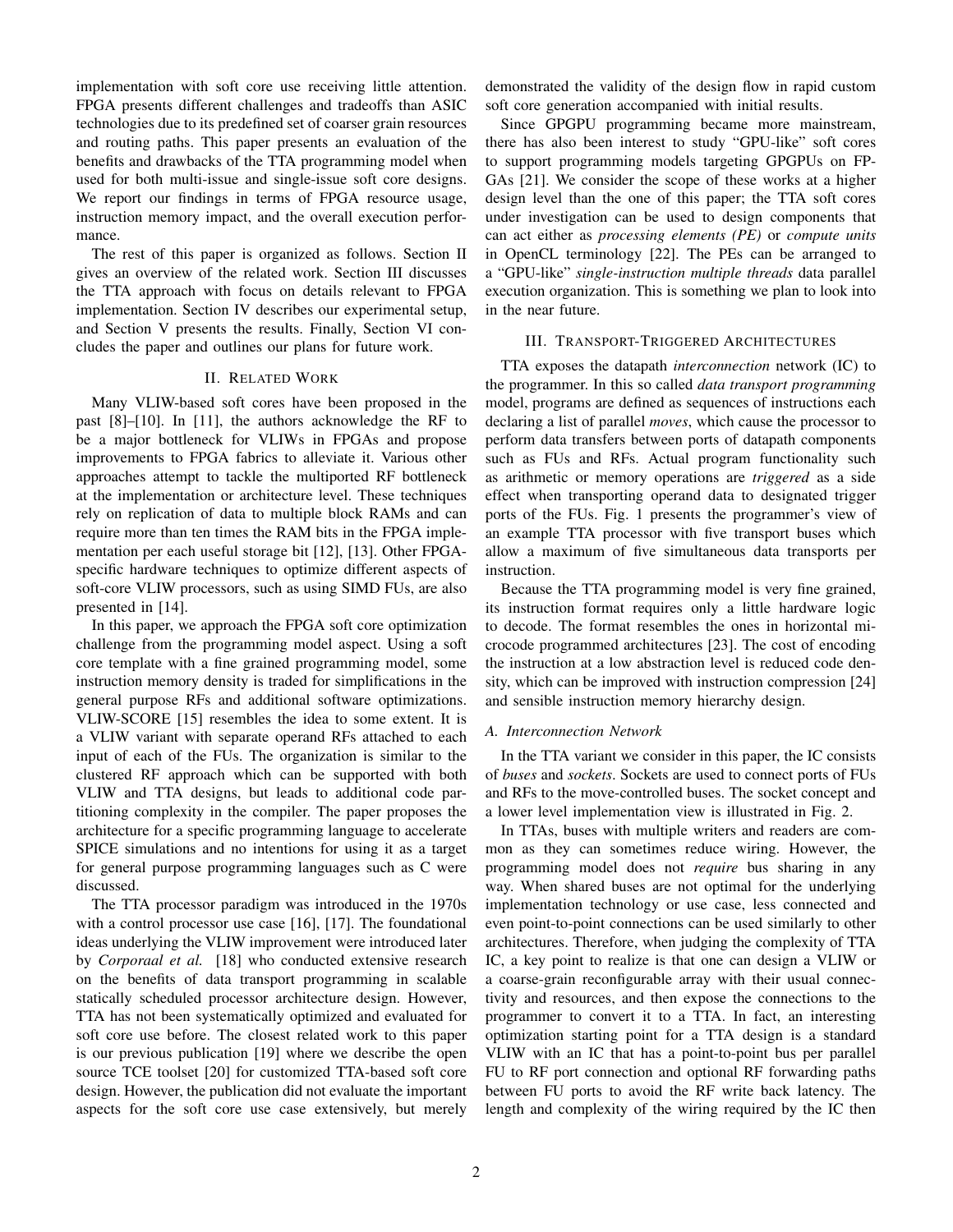

Fig. 1: Example of a TTA processor. In TTA, data transports between components are explicitly programmed. The example instruction defines an instruction with three moves controlling data transports in three buses out of the five. The instruction performs an integer summation of a value loaded from a data memory with a constant while simultaneously storing a previously computed value to memory.

depends mostly on the size of the processor design; how many FUs need to be connected to other RFs and how far apart they end up being laid out on the implementation medium.

# *B. Function Units and Forwarding*

TTA FUs can contain a mix of operations with complexity varying from simple scalar arithmetics to vector processing on customized data types. The FUs can be pipelined, multi-cycle, single-cycle and even implement complex resource sharing between multiple operations. For FU pipelining, the evaluated variant of TTA uses *semi-virtual time latching* [18] where the pipeline is controlled with valid bits as depicted in Fig. 3b. The pipeline starts an operation whenever there is a move to the trigger port, i.e., when the *o load* signal is activated. The result can be read from the result register after the internal latency of the FU passes, but the read can be also postponed up until the time the old result is replaced by a result from a new operation.

TTAs replace hardware based forwarding logic with *software bypassing*, which allows the program to move data between FUs without accessing or even referencing a general purpose register file [6], [7]. It is also possible to utilize the (optional) storage in FU input ports by omitting an operand move in case the same data was already moved to the port. In addition to these TTA-specific optimizations, the general ability to control the timing of the operand and result data transports alleviates the parallel register file access pressure.

# *C. TTA as an Optimized VLIW*

The use of the TTA paradigm to provide a more scalable alternative for traditional VLIW architectures has been studied extensively [18]. A key result is that TTAs can support more instruction-level parallelism with simpler register files than "traditional" VLIWs thanks to the additional programming freedoms. In VLIWs, the total number of RF ports must be



Fig. 2: Socket interface for function units: a) symbolical and b) structural presentation.



Fig. 3: Function units in the considered TTA: a) symbolical representation and b) implementation illustration diagram.

scaled according to the best-case issue rate of the processor: Each parallel FU must be able to read their operands and write their results to an RF at the same cycle. For example, in [6] it was found that by utilizing the TTA programming model, two parallel operations can be sustained by using only a two-ported RF, and an average of 3.6 parallel operations supported by a six-ported RF, whereas a traditional VLIW requires at least four read/two write and eight read/four write ports, respectively.

In order to illustrate how the TTA approach can simplify VLIW designs, the series of pictures in Fig. 4 demonstrate an example of a 4-issue VLIW that is optimized step-bystep to an application (domain) customized TTA datapath. In Fig. 4a the internals of an example VLIW datapath are presented as a TTA. The interconnection network contains the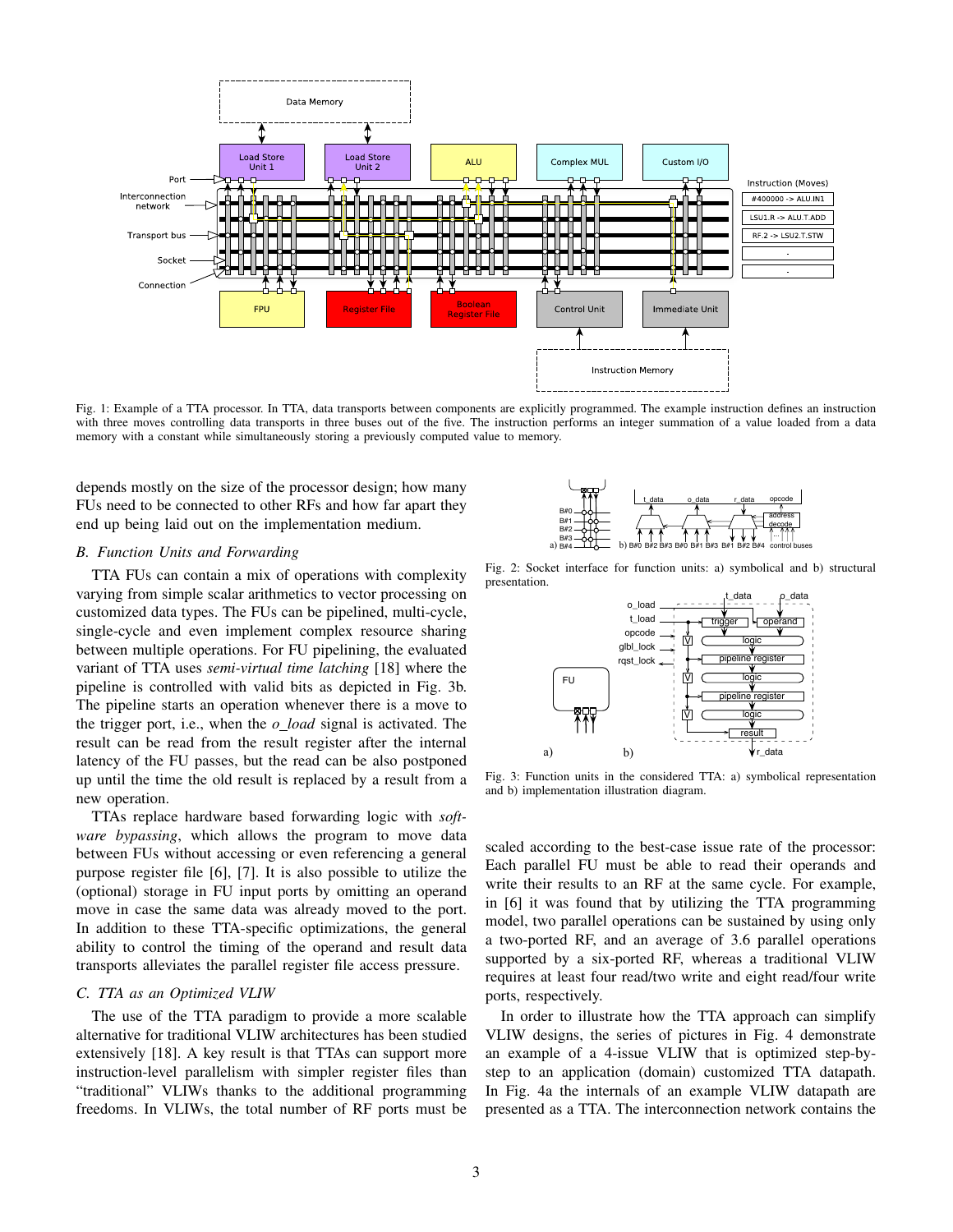

ALU+LSU ALU+MUL

ALU+MU

(a) Original 4-issue monolithic-RF VLIW data-

**ALU** 

**CTRL** 

**RF** 

| ALU+LSU ALU+MUL |     | CTRL | RF            |
|-----------------|-----|------|---------------|
|                 |     |      |               |
|                 |     |      |               |
|                 |     |      |               |
| ALU+MUL         | ALU |      | <b>BOOLRF</b> |

(b) Register file port count reduced.



(c) Bypass network connectivity pruned. (d) Some of the buses merged.

**BOOLRE** 

Fig. 4: From VLIW to an optimized TTA. ALU = Arithmetic-Logic Unit, CTRL = Control Unit, BOOLRF = BOOLean Register File (predicates), LSU = Load-Store Unit, MUL = MULtiplication unit, and RF = Register File.

same connections and the RF has the same number of ports as in an "operation triggered" VLIW with a full RF bypass (forwarding) network.

path.

Fig. 4b shows a TTA with the general purpose RF simplified without sacrificing issue rates. By utilizing the additional programming freedoms and the storage in the FU input or output, there is less need to perform concurrent accesses to the RF.

## *D. Register File Partitioning*

Partitioning a single, many-ported RF to multiple smaller RFs with fewer ports helps to alleviate the RF complexity problem for both VLIW and TTA datapaths. The drawback of splitting RFs is that when too many operations require operands from the same register file, it forces serialization of operations that could be otherwise parallelized. This puts more pressure to the compiler code generation to assign variables efficiently to the RFs. However, it should be noted that while VLIW also supports splitting the RFs to reduce port counts per RF, port counts in the split RFs can be made even smaller with the TTA approach [7]. Simplifying and splitting RFs to use fewer ports greatly simplifies their implementation, but requires extra multiplexing in the IC. It is important to consider this tradeoff when implementing a VLIW or TTA in FPGA.

In the TTA case, as the IC is explicitly visible to the programmer, it is typical that the connectivity is pruned according to a single application or an application domain. Fig. 4c presents the design after underutilized bypass connections are pruned, and Fig. 4d after merging buses with connections that are rarely utilized concurrently. IC optimization also heavily affects the TTA instruction word width as the size is proportional to the number of buses (move slots in the instruction) and the binary logarithm of connections in each bus (source and destination fields in move slots). Naturally any application-specific tailoring always means reduced flexibility, which can result in performance reduction for other workloads. TTAs can reduce this negative impact by the additional degrees of programming freedom as can be seen later in the presented results.

#### IV. EXPERIMENTAL SETUP

The goal for our evaluation was to quantify the benefits and drawbacks of TTAs in comparison to traditional "operation triggered" in-order architectures starting from the smallest useful design up to multi-issue machines. For the singleissue comparison, we designed a small 3-bus TTA, *m-tta-1*, comparable to a 32b scalar RISC processor. The processor includes an integer datapath with a *load-store unit (LSU)*, an *arithmetic-logic unit (ALU)* and 32 general purpose registers. This configuration was compared against two MicroBlaze cores with 3- and 5-stage pipelines, later referred to as *mblaze-3* and *mblaze-5*. In order to keep their capabilities comparable to the single-issue TTA, the MicroBlaze configurations were set to their minimum, with the exception of adding a 32-bit multiplier that is optional. For compilation of the benchmark applications, the Xilinx IDE with GCC 6.2.0 was used with the optimization flag -O3.

For the multi-issue comparison, we started with a two-issue machine with the same function units as the *m-tta-1*, but with resources to issue both a memory operation and arithmetic operation in parallel. This base datapath was extended to a three-issue machine by adding a second ALU. In order to focus on the effects of the programming model instead of the choice of operations, we included only the minimal set of FU operations required by the C compiler used in the experiments and an integer multiplication operation to avoid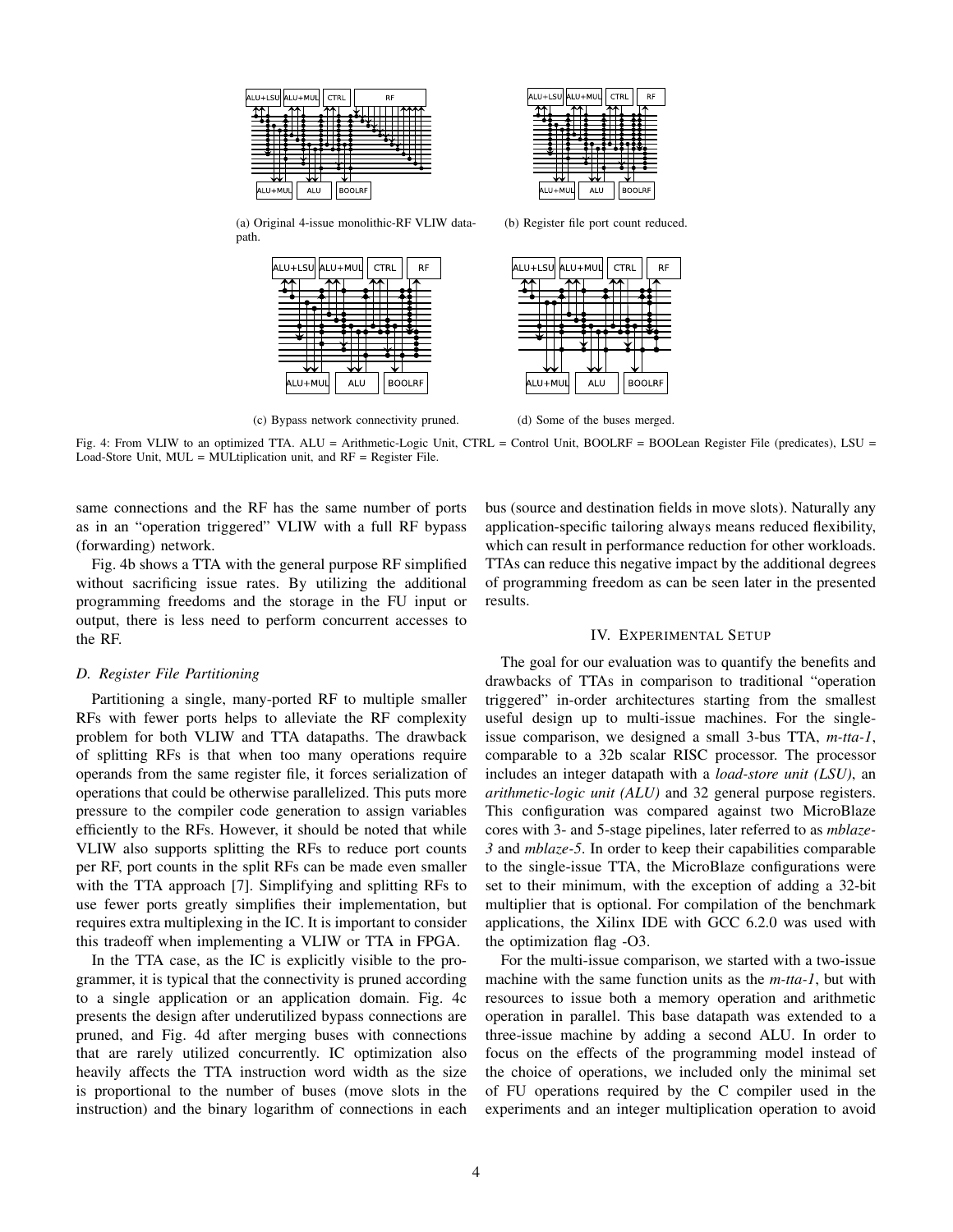TABLE I: Integer operations and their latencies (in parenthesis) included in the FUs of the evaluated base datapath. The memory operations are all to absolute addresses.

| ALU           |                 | LSU       |                          |
|---------------|-----------------|-----------|--------------------------|
| add $(1)$     | $^{+}$          | ldw(3)    | $load$ 32 $b$            |
| and $(1)$     | &               | ldh(3)    | load 16b and sign extend |
| eq $(1)$      | $=$             | ldq(3)    | load 8b and sign extend  |
| gt(1)         | signed $>$      | ldqu(3)   | load 8b and zero extend  |
| gtu(1)        | unsigned $>$    | ldhu(3)   | load 16b and zero extend |
| ior $(1)$     |                 | stw $(0)$ | store 32b                |
| mul $(3)$     | $\ast$          | sth(0)    | store 16b                |
| shl(2)        | <<              | stq $(0)$ | store 8b                 |
| shr $(2)$     | arithmetic $>>$ |           |                          |
| shru $(2)$    | logical $>>$    |           |                          |
| sub(1)        |                 |           |                          |
| $s$ xhw $(1)$ | extend<br>sign  |           |                          |
|               | 16 <sub>b</sub> |           |                          |
| sxqw(1)       | sign extend 8b  |           |                          |
| xor(1)        | Λ               |           |                          |

excessive software emulation code for integer multiplications confusing the results. The 32b operations and their latencies included in the two fully pipelined FUs are listed in Table I. There is also a control unit with absolute *jump* and return address saving *call* operations.

For the multi-issue measurements, we produced various design points of interest with the same FUs. The general purpose register counts for the architectures were chosen to avoid underutilization of the distributed RAM blocks available in the target platform which had a minimum size of 32 registers.

- Monolithic VLIW (m-vliw-2/3) represents monolithic RF VLIW processors. It has all the 32b registers in a single register file. The dual-issue machine (m-vliw-2) has a 64x32b RF with two write ports and four read ports, and the three-issue one (m-vliw-3) has a 96x32b RF with three write ports and six read ports. Each FU output and input has a dedicated connection to a port in the RF.
- Monolithic TTA (m-tta-2/3) are TTA alternatives of *m-vliw-2/3*. The difference is that the port complexity of the monolithic RF is reduced by relying on TTA specific optimizations. *m-tta-2* has a single RF with one read and one write port and *m-tta-3* a single RF with two read and one write port, but requires more multiplexing in the IC due to the shared ports.
- Partitioned VLIW (p-vliw-2/3) are versions of *m-vliw* with the monolithic RF split to two RFs for *p-vliw-2* and to three RFs for *p-vliw-3*, each with half or a third of the ports. Each individual register file has 32 registers, so the total register count and the FU connectivity of these RFs was identical.
- Partitioned TTA (p-tta-2/3) are TTA versions of *p-vliw-2/3* with similarly partitioned RFs, but with only one read and one write port in each RF.
- Bus merged TTA (bm-tta-2/3) is like *p-tta-2/3*, but it has its buses merged similarly to what was shown in Fig. 4d. These variations showcase the instruction width and performance impact from bus merging [25]. The IC pruning was not done per benchmark application, but aiming for

the flexibility to execute all the benchmark programs efficiently.

*TTA-Based Co-design Environment (TCE [19])* was used to design the architecture variations. TCE is a design toolset for customizing TTA processors. It can also generate RTL for FPGA or ASIC synthesis, and has both a C compiler [26] and an instruction-cycle accurate architecture simulator. In addition to supporting TTA code generation (which can be considered a superset of VLIW compilation), the compiler also supports turning off the additional TTA programming freedoms, which allowed us to produce cycle counts for the VLIW cases with minimal differences in the compilation chain. The CHStone [27] benchmark set was used as the test workload, The SoftFloat cases were not included due to lack of double precision float support in TCE.

TCE produces an instruction encoding automatically for the TTA alternatives. However, as TCE does not currently support generating a VLIW encoding and a supporting decoder hardware, we designed the instruction encoding manually for the VLIW machines with the following rationale: Each VLIW issue slot takes the form of an opcode followed by two source fields and a destination field. Both issue opcodes require 4 bits. A destination field is simply a register address, but a source field requires an extra bit to select an immediate value. The 2 issue architectures require 6 bits per register address, while the 3-issue architectures require 7 bits. The resulting instruction format is 44 bits wide for 2-issue VLIW machines, and 73 bits for 3-issue ones.

For FPGA synthesis we utilized a Xilinx Zynq Z7020 (speed grade -1) FPGA device and Vivado 2017.2 tools. The RTL for the architectures generated by TCE was synthesized first with hierarchical synthesis at 100 MHz to get resource utilization breakdowns and separately with a flattened hierarchy to find the maximum clock frequencies. No area constraints were used for the synthesis or place-and-route in this experiment.

Register files were implemented using distributed RAM utilizing a design proposed in [28]. The RFs with fewer ports could use the memory primitives directly, but in the case of *m-vliw* with its multiple write ports, additional bookkeeping logic and multiplexers were needed.

#### V. RESULTS

### *A. Program Size*

Table II summarizes the instruction width and program size statistics for the tested alternatives. The wider instructions of TTA do not directly translate to program image size because often the TTA schedules are shorter due to the additional compiler optimizations. For example, when comparing the monolithic RF cases, the instruction width of TTA is almost double of the VLIW's, but in these benchmarks the program image size increase is only from 21% to 49%. The relative size of MicroBlaze and TTA program image sizes vary more extremely depending on the benchmark, with TTA image sizes between 32% and 248% of the corresponding MicroBlaze program. In *blowfish*, for example, the considerably smaller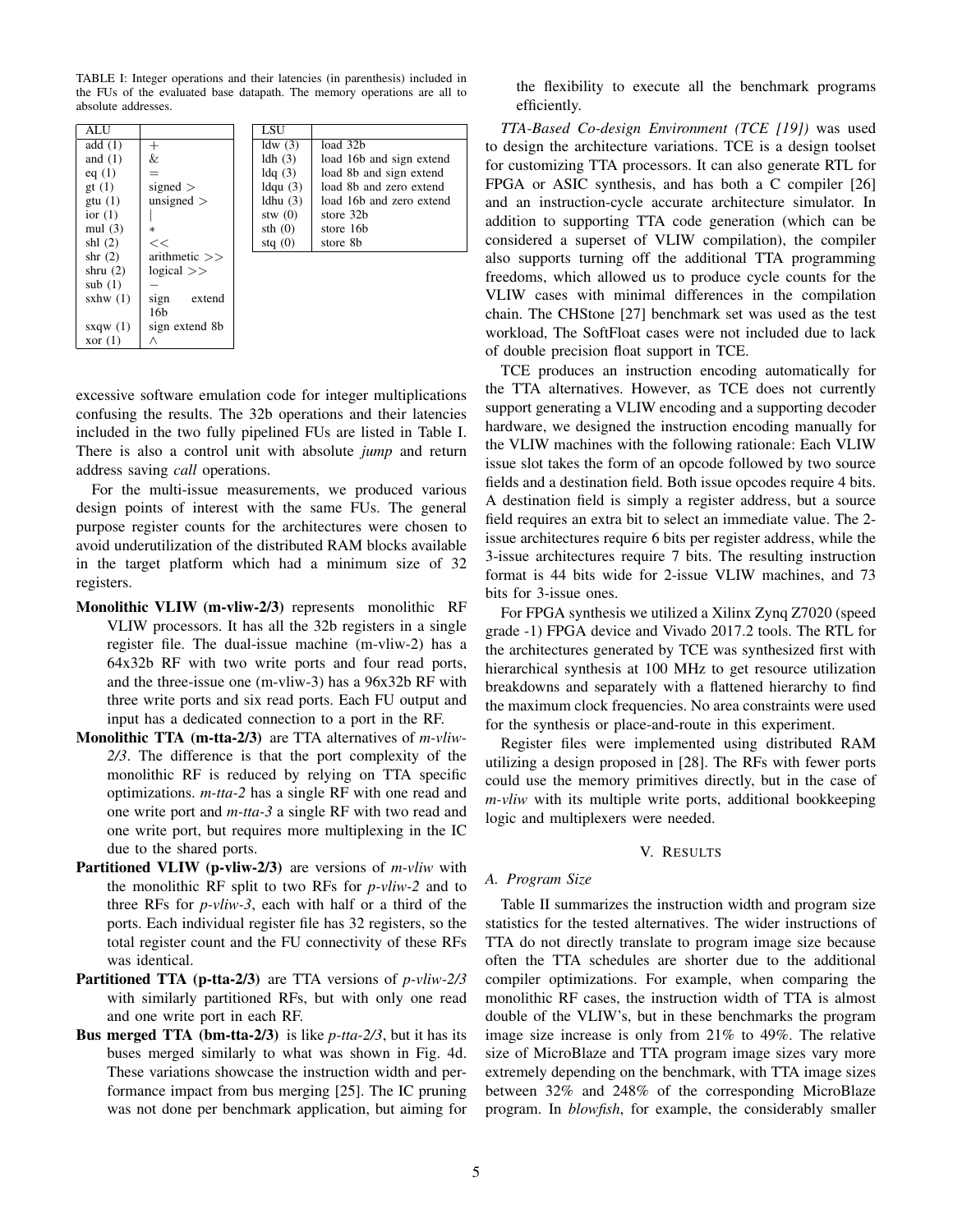TABLE II: Instruction widths and total program image sizes, reported relative to *MicroBlaze* (the 3 and 5 stage versions are binary compatible) in the 1-issue case, and to *m-vliw-2/3* in the multiple-issue cases.

|                    | instr. width              | adpcm | aes   | bfish      | gsm      | jpeg   | mips  | motion | sha   |
|--------------------|---------------------------|-------|-------|------------|----------|--------|-------|--------|-------|
| 1-issue            |                           |       |       |            |          |        |       |        |       |
| mblaze             | 32 <sub>b</sub>           | 122kb | 202kb | 177kb      | 99kb     | 299kb  | 55kb  | 97kb   | 190kb |
| m-tta-1            | 43b(1.34x)                | 1.32x | 1.10x | 0.54x      | 1.42x    | 2.48x  | 0.89x | 0.83x  | 0.32x |
|                    |                           |       |       | $2$ -issue |          |        |       |        |       |
| m-vliw-2           | 48b                       | 170kb | 262kb | 114kb      | 159kb    | 876kb  | 55kb  | 94kb   | 69kb  |
| $p$ -vliw-2        | 48b(1.00x)                | 0.98x | 1.01x | 0.99x      | 1.01x    | 1.00x  | 1.01x | 1.10x  | 1.03x |
| $m$ -tta-2         | 81b(1.69x)                | 1.47x | 1.29x | 1.23x      | 1.49x    | 1.31x  | 1.43x | 1.28x  | 1.21x |
| $p$ -tta-2         | 83b(1.73x)                | 1.44x | 1.37x | 1.38x      | 1.48x    | 1.38x  | 1.52x | 1.34x  | 1.28x |
| $bm-tta-2$         | 66b (1.38x)               | 1.14x | 1.05x | 1.10x      | 1.24x    | 1.11x  | 1.23x | 1.04x  | 1.03x |
| $3$ -issue         |                           |       |       |            |          |        |       |        |       |
| m-vliw-3           | 72b                       | 228kb | 373kb | 160kb      | $227$ kb | 1233kb | 78kb  | 139kb  | 101kb |
| $p-\text{v}$ liw-3 | 72b(1.00x)                | 1.03x | 1.03x | 1.05x      | 1.03x    | 1.04x  | 1.04x | 1.05x  | 1.01x |
| $m$ -tta-3         | 145 $b(2.01x)$            | 1.63x | 1.39x | 1.32x      | 1.58x    | 1.45x  | 1.67x | 1.21x  | 1.08x |
| $p$ -tta-3         | $\overline{134b}$ (1.86x) | 1.50x | 1.29x | 1.22x      | 1.48x    | 1.36x  | 1.54x | 1.10x  | 1.01x |
| $bm-tta-3$         | 99b (1.38x)               | 1.01x | 0.86x | 0.85x      | 1.09x    | 0.97x  | 1.17x | 0.76x  | 0.74x |

TTA program size is due to using LLVM in the TCE compiler, which performs more aggressive whole program optimizations than the GCC-based compiler of MicroBlaze.

An important phenomenon to observe with TTAs is that the instructions get smaller when the IC is properly optimized [25]. The *bm-tta* machines highlight this effect. The benefit of IC optimization for program size is clearly visible in the shown results: In all of the cases *bm-tta* produces more compact programs than *p-tta* due to the reduced instruction width, while reaching similar cycle counts thanks to the TTA programming freedoms. In the 2-issue comparison, *bm-tta-2* still has instruction memory overhead compared to the VLIW cases, but it is at least halved in all cases compared to *p-tta-2*, with a maximum increase of 24% in comparison to *m-vliw-2*. In the 3-issue case, *bm-tta-3* program image sizes are in some cases smaller than with VLIW (due to the shorter schedules), with image size varying from 74% to 117% of *m-vliw-3's*.

# *B. Synthesis Results*

The maximum clock frequencies and FPGA resource usage are shown in Table III. The interesting subcomponents in the VLIW comparison are RFs and IC. The other parts of the designs are similar with the same, or only marginally differing resource utilization. All of the alternatives used 3 DSP blocks for the multiplier.

As was expected, the monolithic VLIW register file reduces the clock frequency for the multi-issue cases. This is emphasized in *m-vliw-3* where the maximum frequency drops to 146 MHz. When using the partitioned RF, the differences between VLIW and TTA architectures are not major, but the TTA variants still reach somewhat higher clock frequency. This is despite the fact that the comparison is not completely fair to the TTA as the VLIW would include the additional forward resolution logic and write back stages in the instruction pipeline, which might end up increasing the critical path length.

We consider the achieved clock frequencies rather good given the relatively low operation pipelining and the FPGA device speed grade. It might be possible to increase the clock frequencies by adding more pipelining, but this would move the latencies to the software side where additional cycles are often hard to hide with the limited ILP available in typical programs.

The differences in clock frequencies are clearer in the 1-issue comparison against the MicroBlaze cores, with the TTA reaching up to 28% higher clock frequency. However, in comparison to MicroBlaze, the TTA pays for its higher clock frequency with 15% higher logic utilization than the performace-focused *mblaze-5*.

The 2-issue utilization figures are very similar outside the RFs. The more complex RF of *m-vliw-2* needs significantly more resources, requiring 6 to 14 times more logic than the other machines, but the difference falls to 25-50% when the whole core is taken into account. The 3-issue numbers show a similar pattern, with *m-vliw-3* requiring 9 to 27 times more resources for the RF, and 41% to 65% for the core.

#### *C. Execution Performance*

For soft cores aimed for acceleration, the achieved execution performance per consumed resources is eventually the most interesting metric. To this end, Table IV shows the instruction cycle counts, and Fig. 5 shows the expected runtime with the achieved maximum clock frequencies.

In terms of execution performance, the TTA alternatives clearly outrun their VLIW counterparts as well as both MicroBlaze configurations. In comparison to the MicroBlaze cores, *m-tta-1* shows speedups between 15% and 173% relative to the speed optimized *mblaze-5*.

In the monolithic RF case, *m-tta* sees speedups between 24% and 88% compared to *m-vliw* in the 2-issue case and between 20% and 202% in the 3-issue case. While the split RF cases reach similar clock frequencies for both issue widths, the TTA specific compiler optimizations improve performance up to 77% for the 2-issue comparison and up to 174% for the 3-issue comparison.

# *D. Discussion*

The relevance of the instruction memory size increase in comparison to the achieved resource savings and the performance improvements naturally depends on the case at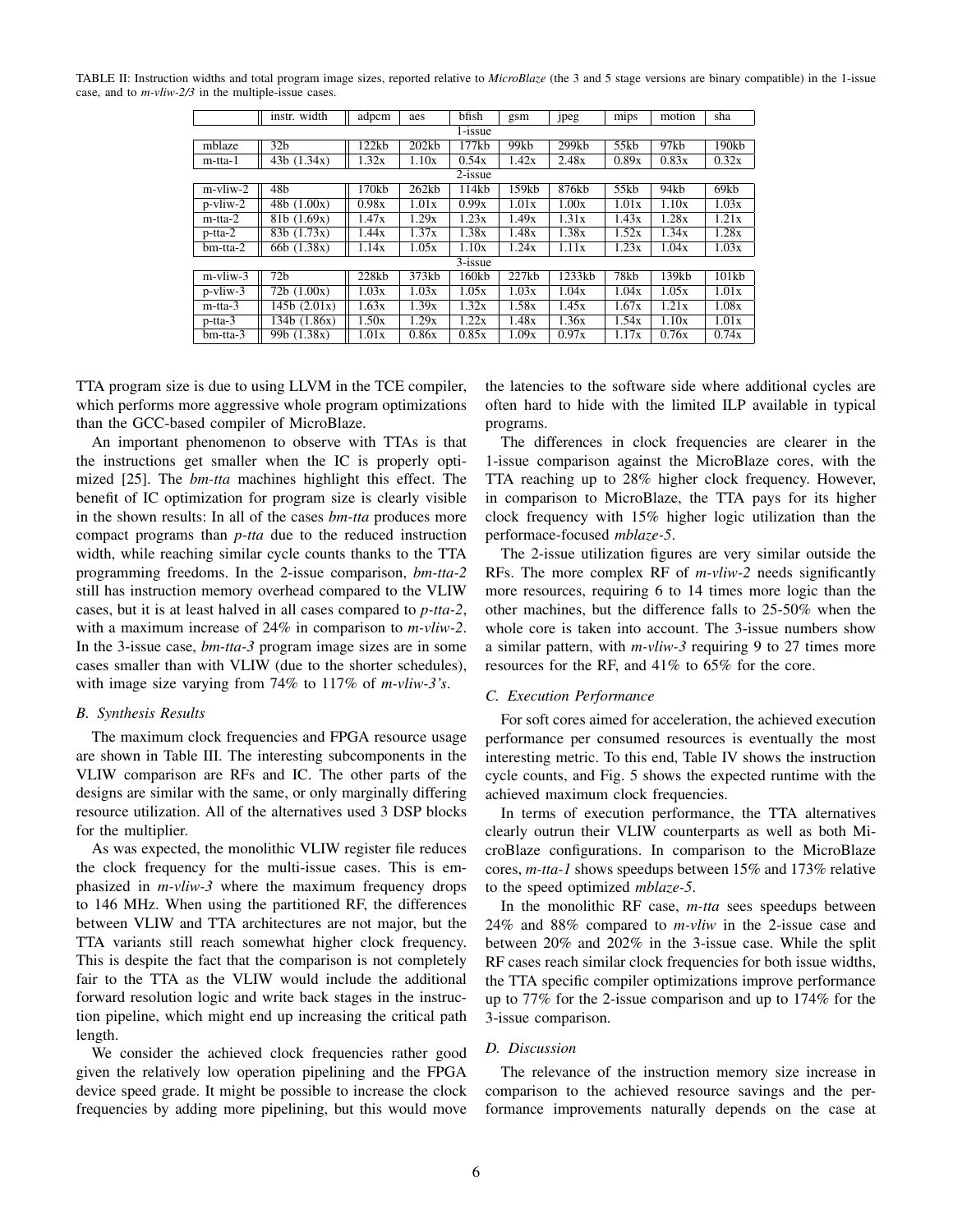TABLE III: FPGA resource usage and maximum clock frequency, reported relative to *mblaze-3*, *m-vliw-2* and *m-vliw-3* for the respective issue widths. RF port counts are listed for TTA and VLIW architectures to highlight the relationship between RF complexity and logic utilization. LUT = look-up table, RF  $=$  register files, LUT as RAM = LUT used by distributed RAM primitives, IC = interconnection network (numbers not available for MicroBlaze), and FF = flip-flop.

|                    | RF read        | RF write       | fmax       |             | LUT utilization           |                          |               |
|--------------------|----------------|----------------|------------|-------------|---------------------------|--------------------------|---------------|
|                    | ports          | ports          | (MHz)      | core        | $RF / LUT$ as RAM $  $ IC |                          | FF            |
|                    |                |                |            |             |                           |                          |               |
| mblaze-3           | ٠              | ۰              | 169        | 715         | 128 / 128                 | $\overline{\phantom{a}}$ | 303           |
| mblaze-5           | ۰              | ٠              | 174(1.03x) | 829(1.16x)  | 64(0.50x)/64              | $\overline{\phantom{a}}$ | 582 (1.92x)   |
| m-tta-1            |                | $\mathbf{I}$   | 216(1.28x) | 956 (1.34x) | 24(0.19x)/24              | 265                      | 507(1.67x)    |
|                    |                |                | $2$ -issue |             |                           |                          |               |
| m-vliw-2           | 4              | $\overline{2}$ | 176        | 1806        | 638 / 352                 | 439                      | 694           |
| $p-\text{v}$ liw-2 | 2              |                | 203(1.15x) | 1441(0.80x) | 96(0.15x) / 96            | 587(1.34x)               | 632(0.91x)    |
| $m$ -tta-2         | л.             |                | 212(1.20x) | 1208(0.67x) | 44 $(0.07x)$ / 44         | 437 $(1.00x)$            | 599 $(0.86x)$ |
| $p$ -tta-2         | $\mathbf{I}$   | -1             | 213(1.21x) | 1342(0.74x) | 48 $(0.08x)$ / 48         | $\overline{542}$ (1.23x) | 619(0.89x)    |
| $bm-tta-2$         | л.             | л.             | 212(1.20x) | 1212(0.67x) | 48 $(0.08x)$ / 48         | 438 $(1.00x)$            | 590 $(0.85x)$ |
|                    |                |                | $3$ -issue |             |                           |                          |               |
| m-vliw-3           | 6              | 3              | 146        | 3825        | 1970 / 1056               | 680                      | 977           |
| $p-\text{vli}w-3$  | $\overline{c}$ |                | 194(1.33x) | 2710(0.71x) | 144 (0.07x) / 144         | 1290(1.90x)              | 923(0.94x)    |
| $m$ -tta-3         | $\overline{c}$ |                | 167(1.14x) | 2399(0.63x) | 210(0.11x)/176            | 932(1.37x)               | 895(0.92x)    |
| $p$ -tta-3         |                |                | 197(1.35x) | 2651(0.69x) | 72(0.04x) / 72            | 1290(1.90x)              | 908(0.93x)    |
| $bm-tta-3$         | $\mathbf{I}$   |                | 189(1.29x) | 2320(0.61x) | 72(0.04x) / 72            | 1023(1.50x)              | 850 (0.87x)   |

TABLE IV: Cycle counts. Numbers for other architectures given in relation to *mblaze-3* or *m-vliw* for easier comparison.

|          |             | mblaze-3    | mblaze-5<br>m-tta-1 |                          |            |
|----------|-------------|-------------|---------------------|--------------------------|------------|
|          | adpcm       | 283954      | 0.90x               | 0.53x                    |            |
|          | aes         | 84892       | 0.92x               | 0.42x                    |            |
|          | blowfish    | 2081752     | 0.89x               | 0.66x                    |            |
|          | gsm         | 33731       | 0.87x               | 0.66x                    |            |
|          | jpeg        | 4483651     | 0.91x               | 0.98x                    |            |
|          | mips        | 72650       | 0.97x               | 0.73x                    |            |
|          | motion      | 12670       | 0.97x               | 1.05x                    |            |
|          | sha         | 1843148     | 0.87x               | 0.56x                    |            |
|          | $m$ -vliw-2 | $p$ -vliw-2 | $m$ -tta-2          | $p$ -tta-2               | $bm-tta-2$ |
| adpcm    | 142402      | 1.01x       | 0.84x               | 0.81x                    | 0.82x      |
| aes      | 39491       | 0.99x       | 0.77x               | 0.68x                    | 0.87x      |
| blowfish | 1594847     | 0.95x       | 0.73x               | 0.77x                    | 0.84x      |
| gsm      | 27279       | 1.00x       | 0.74x               | 0.69x                    | 0.78x      |
| jpeg     | 4731551     | 1.01x       | 0.88x               | 0.86x                    | 0.93x      |
| mips     | 53612       | 1.00x       | 0.97x               | 1.00x                    | 1.02x      |
| motion   | 17362       | 1.05x       | 0.64x               | 0.62x                    | 0.65x      |
| sha      | 1172304     | 1.01x       | 0.71x               | 0.67x                    | 0.77x      |
|          | $m$ -vliw-3 | $p$ -vliw-3 | $m$ -tta-3          | $p$ -tta- $\overline{3}$ | $bm-tta-3$ |
| adpcm    | 133718      | 1.03x       | 0.76x               | 0.75x                    | 0.67x      |
| aes      | 37899       | 1.01x       | 0.59x               | 0.57x                    | 0.65x      |
| blowfish | 1552318     | 1.01x       | 0.53x               | 0.53x                    | 0.59x      |
| gsm      | 26760       | 1.01x       | 0.57x               | 0.56x                    | 0.62x      |
| jpeg     | 4638550     | 1.03x       | 0.77x               | 0.77x                    | 0.80x      |
| mips     | 51661       | 1.02x       | 0.96x               | 0.95x                    | 0.98x      |
| motion   | 17154       | 1.00x       | 0.38x               | 0.37x                    | 0.41x      |
| sha      | 1121799     | 1.00x       | 0.45x               | 0.45x                    | 0.50x      |

hand. Instruction memory hierarchy can be implemented with multiple levels with the lowest level in an external memory to store large programs. The storage in lower levels of the memory hierarchy can be shared between several cores in case of multicore designs. It is thus not typical to include a large dedicated on-chip program memory per core, but to either include a small on-chip program memory to store only the core loops, or use a multilevel hierarchy with a small instruction cache and a large external memory. The resource consumption impact of a larger RF, on the other hand, is paid for each core also in case of multicore designs.

Figure 6 shows performance and logic utilization of



Fig. 5: Execution times according to the achieved max clock frequencies, normalized to *mblaze-3* for the 1-issue comparison, and *m-vliw-2/3* for the multi-issue comparisons.

the tested architectures to visualize overall logic efficiency. The design points closest to origin provide the best resources/performance tradeoff. The 1-issue and 2-issue TTAs have the best efficiency for the used benchmark suite.

# VI. CONCLUSIONS AND FUTURE WORK

This paper presented the first pragmatic study of the TTA approach in comparison to the VLIW programming model and a vendor specific scalar architecture in FPGA soft core use. We measured the effects of the TTA programming model to the program size, FPGA resource usage, and execution performance. We confirmed that the main drawback of TTA